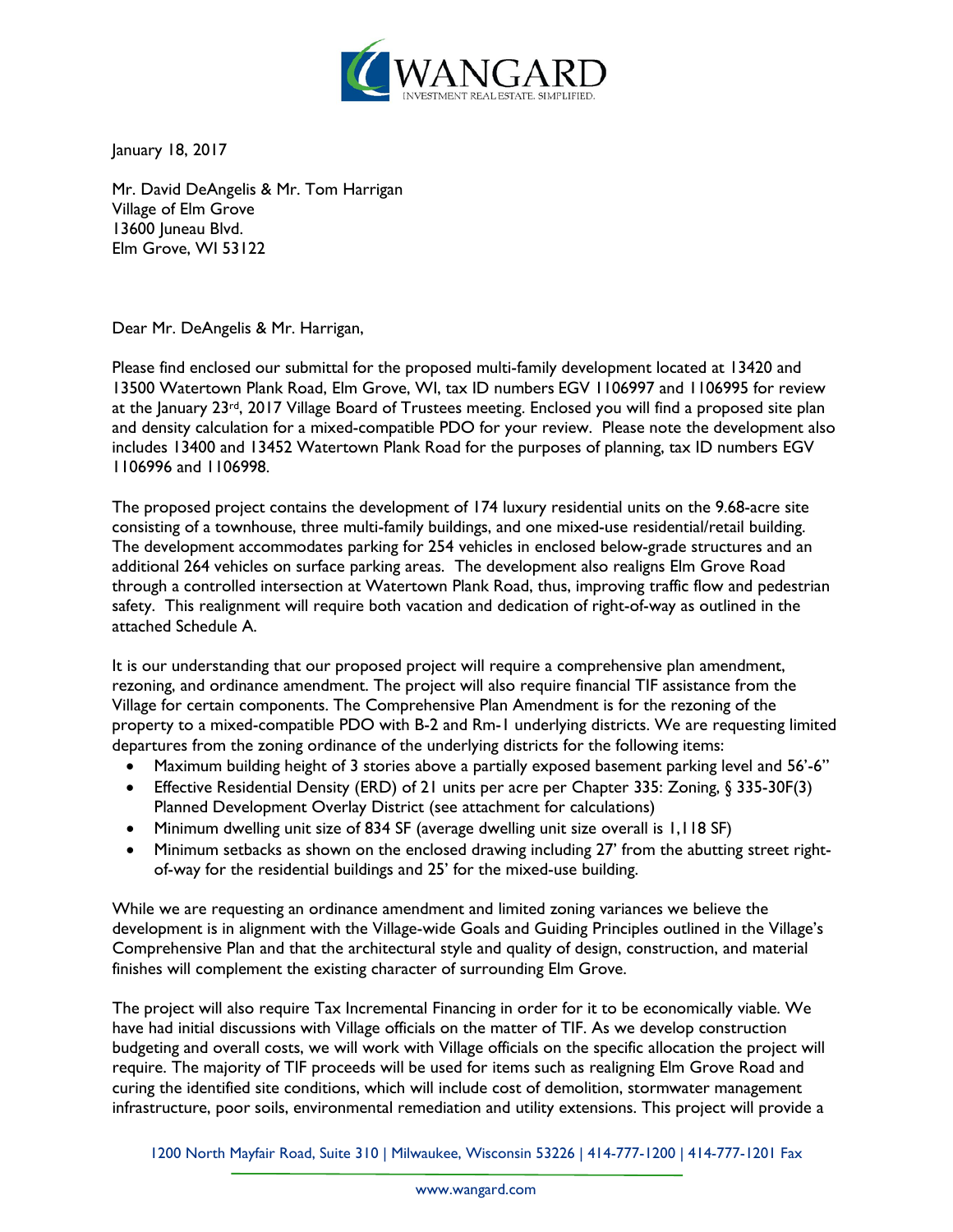

substantial benefit to the businesses in the central village area by improving traffic and pedestrian safety in addition to providing a significant increase in population that is within walking distance of the shops in the village, thereby stimulating the local economy. The project anticipates the extension of the municipal water main from further south on Elm Grove Road to the property. We understand this extension will also provide opportunity for service to other properties in the village center area. Our plan also anticipates both a right-of-way vacation and dedication.

Please do not hesitate to reach out with any questions regarding any of the items enclosed or described above. We look forward to your comments and working together with the Village on making this a successful development that benefits Elm Grove residents and businesses.

Sincerely,

Wayne a Wiertzema

Wayne Wiertzema President Wangard Partners, Inc.

**Attachments:**

Schedule A – Site Size Calculation Schedule B – Effective Residential Density (ERD) Calculation Schedule C – Proposed Site Plan (separate attachment)

1200 North Mayfair Road, Suite 310 | Milwaukee, Wisconsin 53226 | 414-777-1200 | 414-777-1201 Fax